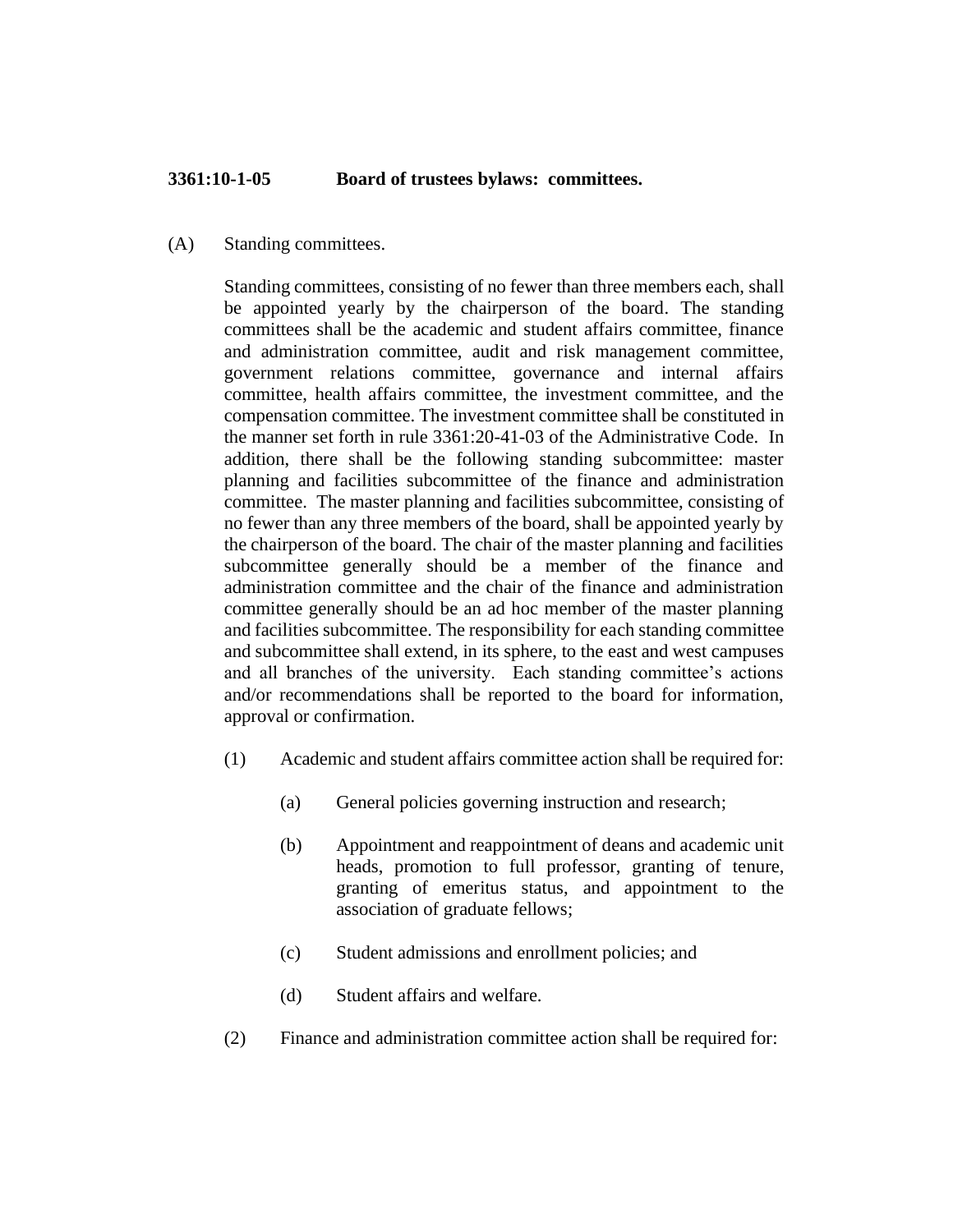- (a) Appointment of the president and officers excepting academic appointments;
- (b) Human resources and matters involving negotiations of collective bargaining agreements;
- (c) General university policies and business not specifically assigned to another committee;
- (d) Salary, wage and benefits policies;
- (e) The university's annual operating budget;
- (f) Budget transfers in undesignated general or auxiliary funds above the amount of five million dollars and additional appropriations of undesignated general, auxiliary or plant funds, above the amount of five million dollars which are not provided for in the annual budget;
- (g) Contracts and modifications thereof in amounts of and greater than five million dollars, and all land purchase or sale contracts for operating real estate shall require finance committee action, regardless of amount;
- (h) Changes in the general fee, instructional fees, residence hall room and board rates, apartment rates, and nonresident surcharge;
- (i) Establishment of debt instruments issued by the university;
- (j) Changes in overall investment policies relating to the receipt, purchase, sale, lease, and exchange of securities, real estate and other tangible property which may be a part of the university's assets held for investment;
- (k) University building program and naming of buildings;
- (l) General policies respecting equipment, maintenance, operation, and use of the university's physical plant;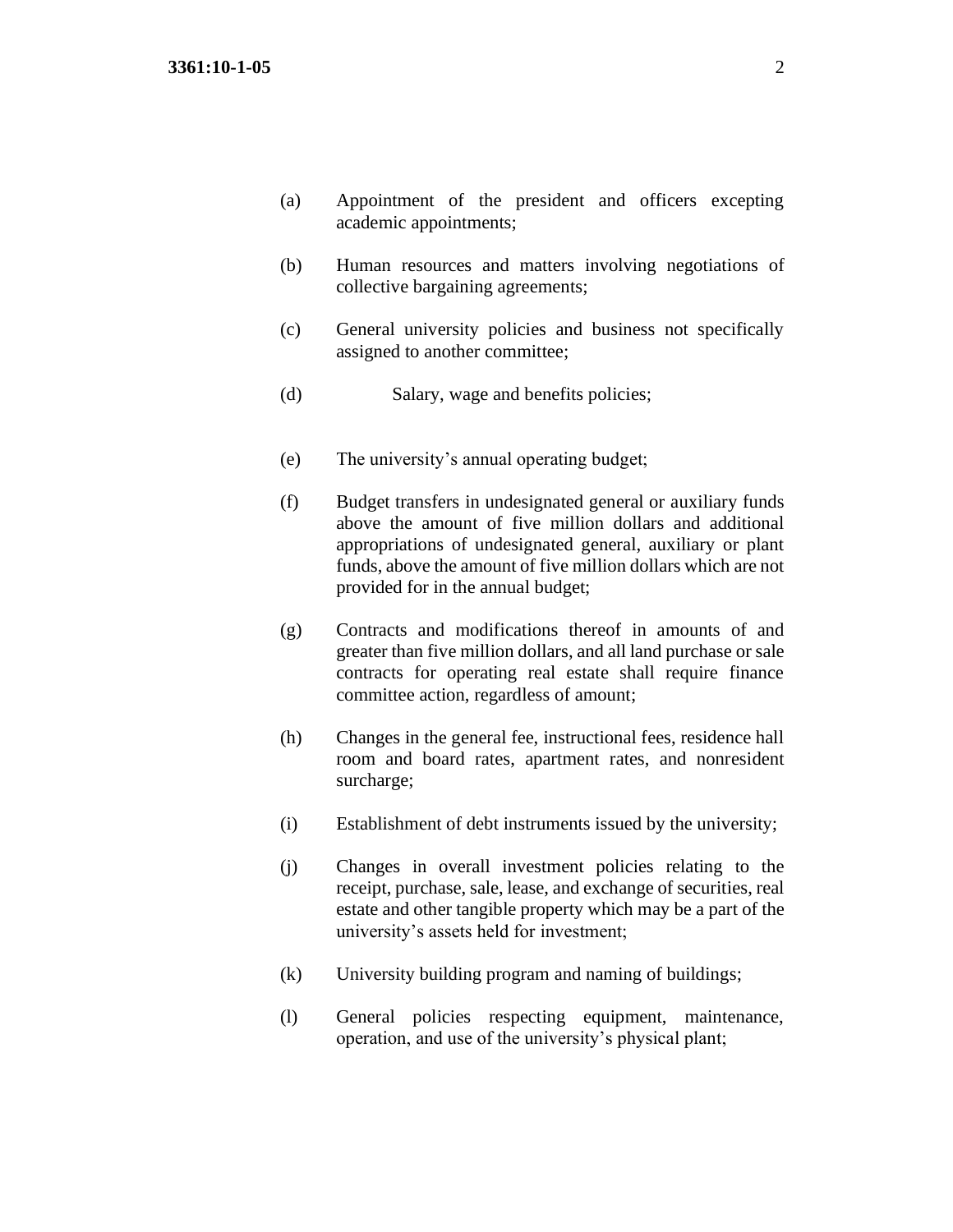- (m) Concept approval for all building projects and rehabilitations with an estimated cost over six hundred and five thousand dollars; and
- (n) Concept approval for any proposed purchase or sale of land which is or is to be operating real estate.
- (o) Receiving information on the following:
	- (i) All budget transfers of undesignated general or auxiliary funds, and all additional appropriations of undesignated general, auxiliary or plant funds in amounts between one million dollars and five million dollars;
	- (ii) All contracts, purchase orders, sponsored contracts, sponsored grants and modifications thereof approved by the president in amounts between one million dollars and five million dollars.
- (p) The financial limitations of this section shall be automatically increased by ten per cent every three years.
- (3) Audit and risk management committee action shall be required for:
	- (a) Receipt and review of the university's annual financial report.
	- (b) Receipt and review of all outside audit reports and management letters addressing the system of internal accounting controls.
	- (c) Receipt and review of specific internal audit reports.
	- (d) Assessing recommendations in all audit reports and evaluating the risk associated with conditions cited, versus the cost to implement recommended changes.
	- (e) Making recommendations to the full board regarding actions to be taken in response to findings in audit reports.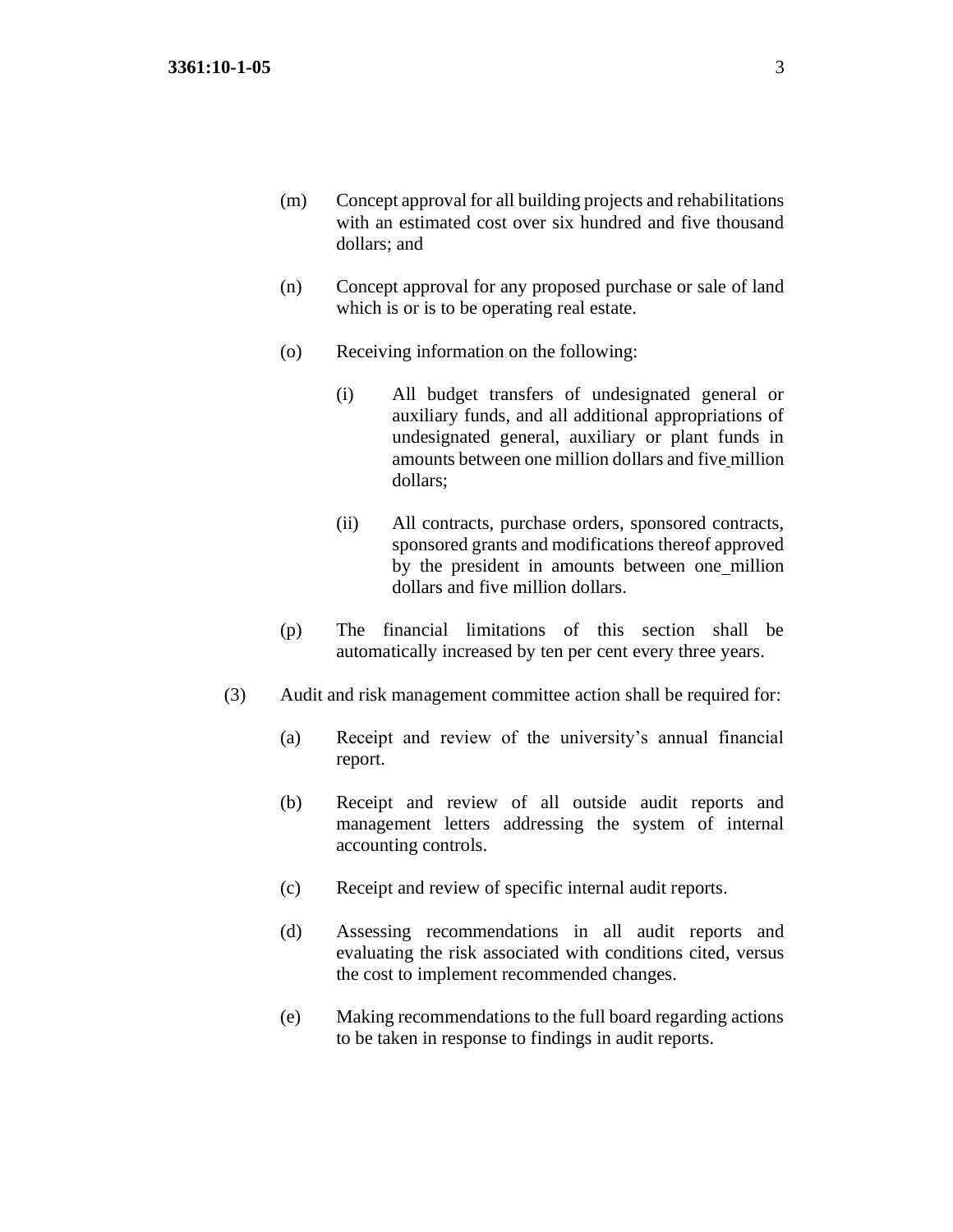- (f) Meeting at least annually with outside independent auditors.
- (g) Receiving information on all contacts with state and federal auditors, including the internal revenue service.
- (h) Reviewing changes in university accounting principles or reporting procedures that would have a major impact on the university's reported financial condition.
- (i) Reviewing changes in university conflicts, conduct and ethics, and compliance policies.
- (j) Overseeing risk management as it relates to compliance with applicable laws and regulations and litigation-related matters.
- (k) Questions of law affecting the university, which questions may be referred to the attorney general for an opinion.
- (4) Investment committee powers and responsibilities are set forth in rule 3361:20-41-03 of the Administrative Code.
- (5) The health affairs committee shall oversee all activities that support the academic mission of the university's academic health center, including the university's relationship with board approved clinical practice plans as well as affiliations with other healthcare providers and health-related academic institutes and programs, and community health and medical affairs.
- (6) The powers and responsibilities of the compensation committee are set forth in rule 3361:30-17-01 of the Administrative Code.
- (7) The master planning and facilities subcommittee of the finance and administration committee shall oversee the acquisition, disposition, management, lease, maintenance, and improvement of all operating real estate of the university, subject to the provisions of rule 3361:10-1-06,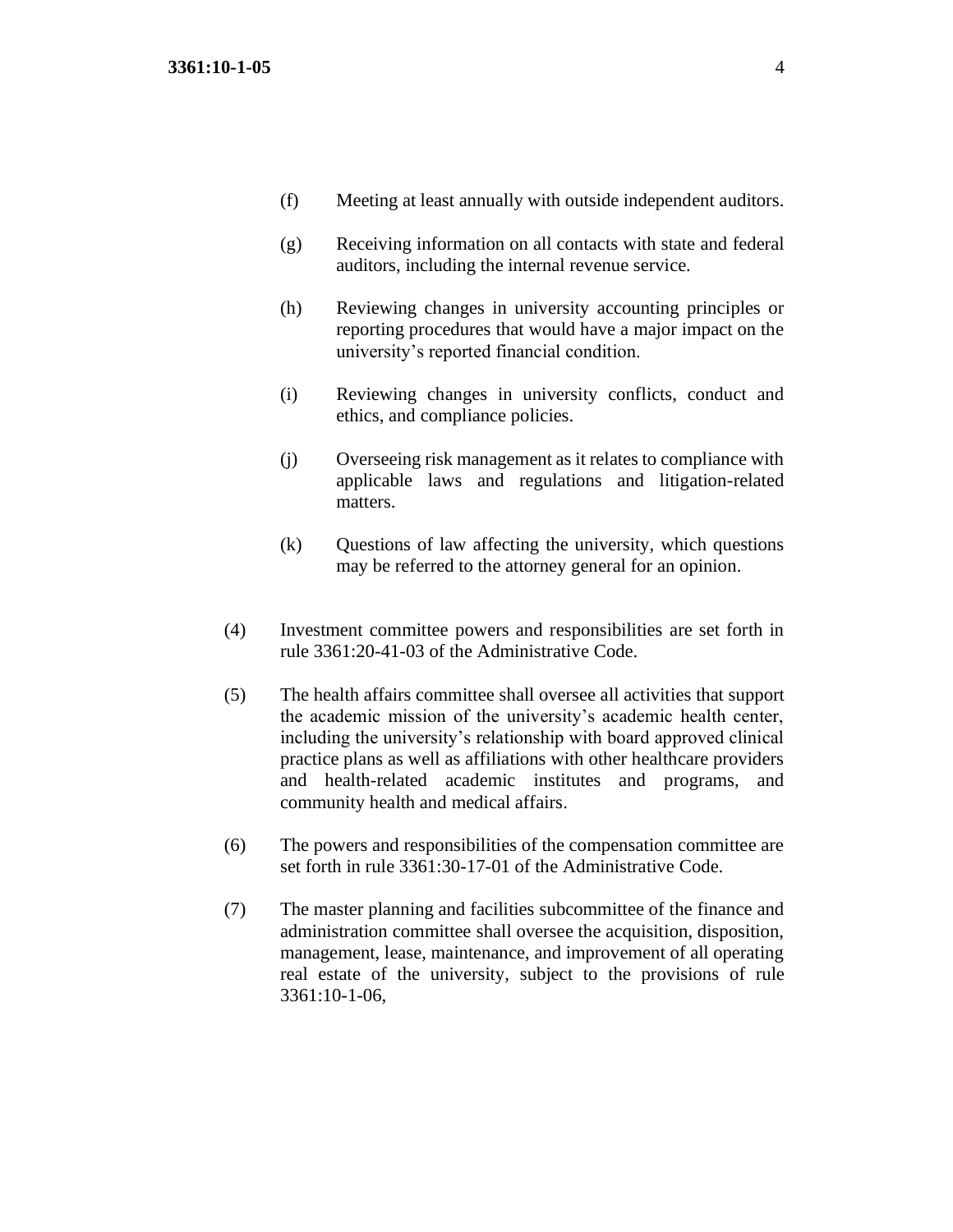(8) The governance and internal affairs committee shall oversee the organization, operations and overall effectiveness of the board of trustees. Areas of focus include board structure, including policies, governing principles, agenda setting and succession planning; board performance, including engagement and assessment; board development, including orientation and education; and optimizing the various interfaces with university administration. The governance and internal affairs committee shall also oversee the periodic review, maintenance and amendment of, as well as the interpretation of, the bylaws and rules of the board;

(9) The government relations committee shall oversee the university's public affairs, including its relationships and interactions with elected and other public officials, and with federal, state, county, and municipal governments and their agencies;

(B) Non-standing committees.

Non-standing committees of the board of trustees may be appointed by the chairperson to provide advice or recommendations on matters that are not within the jurisdiction of any standing committee.

(C) Attendants.

The chairperson of the board shall be an ex-officio member of all committees. The president and/or his/her designee shall attend the meetings of all board committees. The vice presidents and other administrators as agreed to by the committee chairperson shall attend those meetings of board committees at which are discussed items of business within their sphere of activity.

Effective: May 29, 2019

Certification: Ulcole S. Blount

Nicole S. Blount Executive Director of Board Relations

Date: April 23, 2019